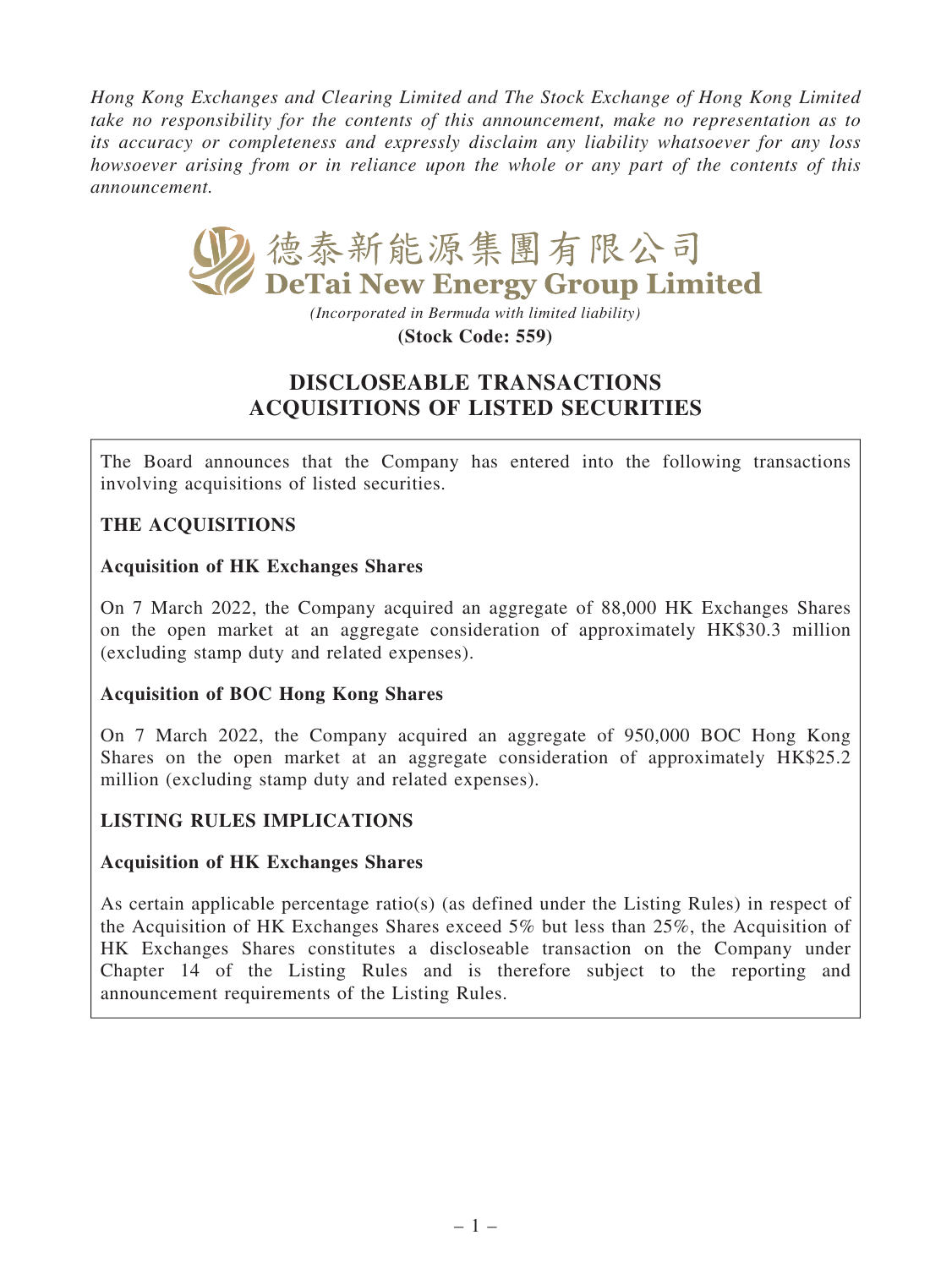### Acquisition of BOC Hong Kong Shares

As certain applicable percentage ratio(s) (as defined under the Listing Rules) in respect of the Acquisition of BOC Hong Kong Shares exceed 5% but less than 25%, the Acquisition of BOC Hong Kong Shares constitutes a discloseable transaction on the Company under Chapter 14 of the Listing Rules and is therefore subject to the reporting and announcement requirements of the Listing Rules.

The Board announces that the Company has entered into the following transactions involving acquisitions of listed securities.

### THE ACQUISITIONS

#### Acquisition of HK Exchanges Shares

On 7 March 2022, the Company acquired a total of 88,000 HK Exchanges Shares on the open market at an aggregate consideration of approximately HK\$30.3 million (excluding stamp duty and related expenses), which are payable in cash on settlement.

As the Acquisition of HK Exchanges Shares was conducted in the open market, the identities of the counterparties of the Acquired HK Exchanges Shares cannot be ascertained. To the best knowledge, information and belief of the Directors and having made all reasonable enquiries, the counterparties and the ultimate beneficial owner(s) of the counterparties of the Acquired HK Exchanges Shares are third parties independent of the Company and its connected persons.

#### Acquisition of BOC Hong Kong Shares

On 7 March 2022, the Company acquired a total of 950,000 BOC Hong Kong Shares on the open market at an aggregate consideration of approximately HK\$26.5 million (excluding stamp duty and related expenses), which are payable in cash on settlement.

As the Acquisition of BOC Hong Kong Shares was conducted in the open market, the identities of the counterparties of the Acquired BOC Hong Kong Shares cannot be ascertained. To the best knowledge, information and belief of the Directors and having made all reasonable enquiries, the counterparties and the ultimate beneficial owner(s) of the counterparties of the Acquired BOC Hong Kong Shares are third parties independent of the Company and its connected persons.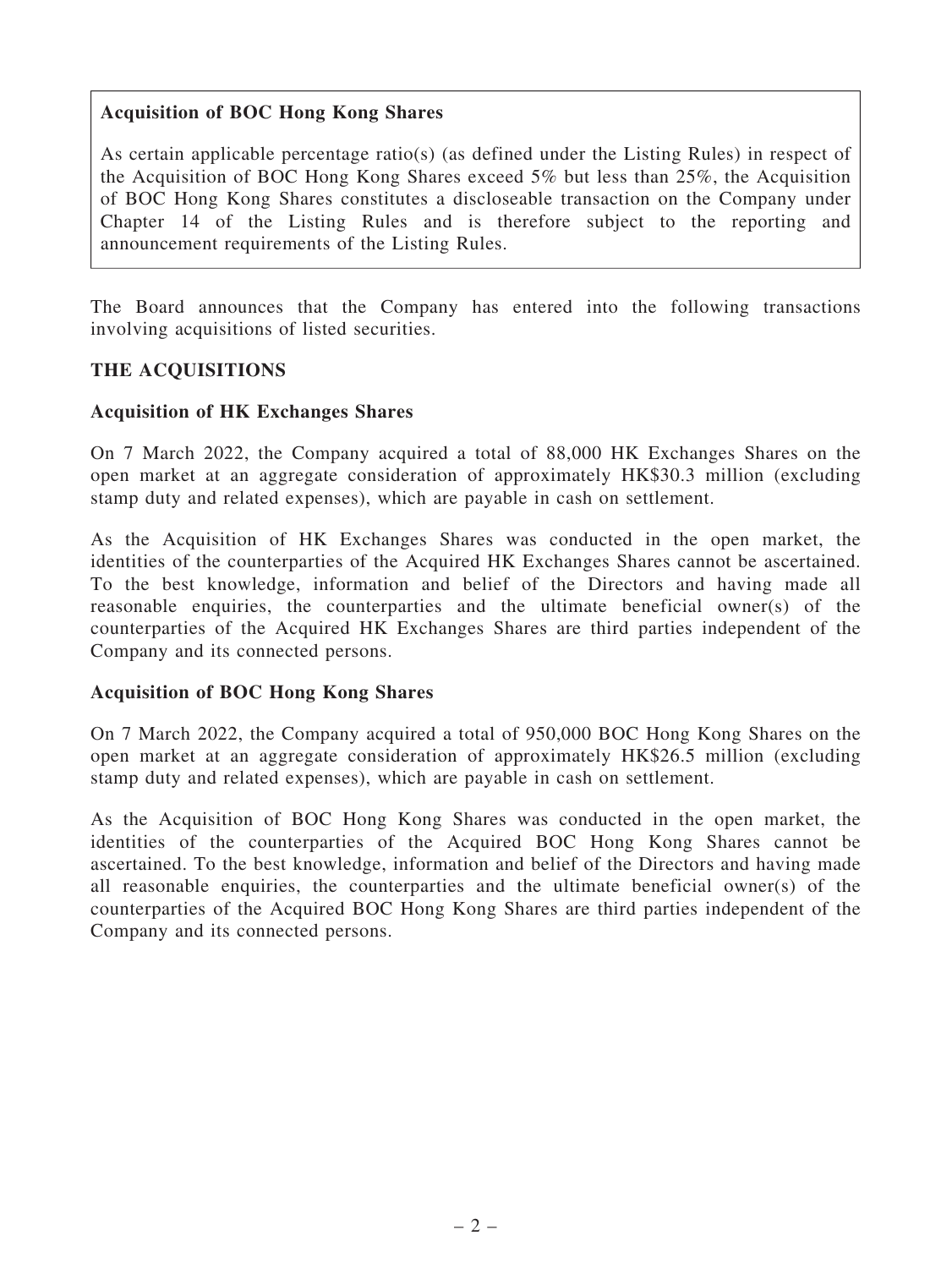### INFORMATION ON HK EXCHANGES AND BOC HONG KONG

#### HK Exchanges

HK Exchanges is a company incorporated in Hong Kong with limited liability. The HK Exchanges Group is principally engaged in the business of provision of operates the only Stock Exchange in Hong Kong.

The following financial information is extracted from the published documents of HK Exchanges:

|                        | For the year ended<br>31 December |         |
|------------------------|-----------------------------------|---------|
|                        |                                   |         |
|                        | 2020                              | 2021    |
|                        | HK\$ million HK\$ million         |         |
| Revenue                | 16,835                            | 19,471  |
| Profit before taxation | 13,332                            | 14,841  |
| Profit for the year    | 11,487                            | 12,498  |
| <b>Total Assets</b>    | 399,106                           | 399,304 |
| Net Assets Value       | 49,236                            | 49,910  |

#### BOC Hong Kong

BOC Hong Kong is a company incorporated in Hong Kong with limited liability. The principal activities of the BOC Hong Kong Group are the provision of banking and related financial services.

The following financial information is extracted from the published documents of BOC Hong Kong:

|                        | For the year ended<br>31 December |                           |
|------------------------|-----------------------------------|---------------------------|
|                        | 2019                              | 2020                      |
|                        |                                   | HK\$ million HK\$ million |
| Total operating income | 79,736                            | 76,641                    |
| Profit before taxation | 40,088                            | 33,583                    |
| Profit for the year    | 34,074                            | 28,468                    |
| <b>Total Assets</b>    | 3,026,056                         | 3,320,981                 |
| Net Assets Value       | 307,492                           | 319,655                   |

Based on BOC Hong Kong's published documents, BOC Hong Kong Group has an unaudited consolidated total assets and net asset value of HK\$3,834,870 million and HK\$322,293 million as at 30 June 2021 respectively.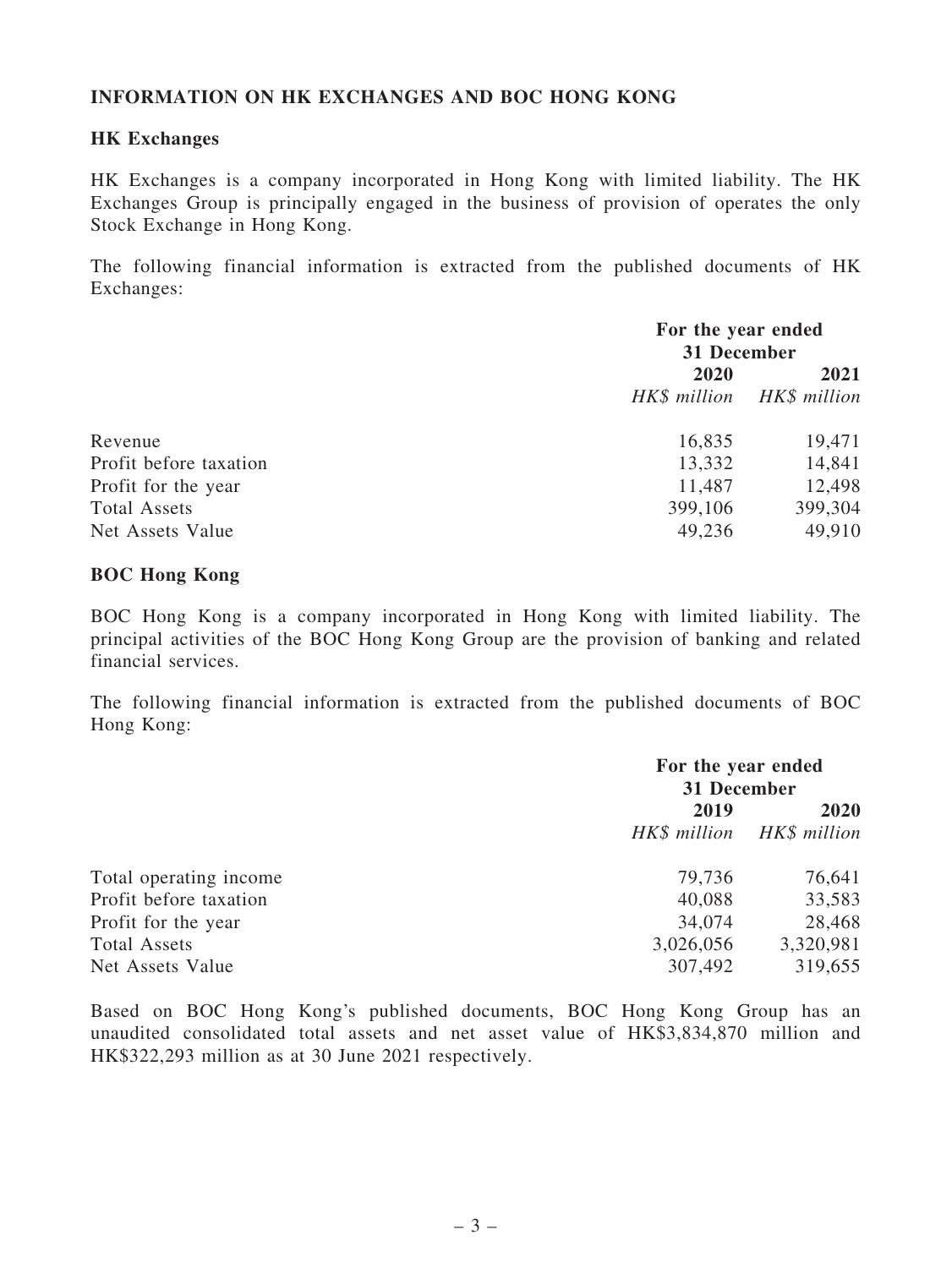### REASONS FOR AND BENEFITS FOR THE ACQUISITIONS

The principal activity of the Company is investment holding. The principal activities of the Group are (i) hotel hospitality business; (ii) provision of money lending services; (iii) trading and distribution of liquor and wine; and (iv) investments in listed securities and funds.

HK Exchanges is operate the only Stock Exchange in Hong Kong and BOC Hong Kong is one of the largest banks in Hong Kong. The Board holds positive views towards future prospects of HK Exchanges and BOC Hong Kong. The Company considers that the Acquisition are good long-term investment opportunity and can enhance investment return for the Group.

As the Acquisition was made in the open market at prevailing market price, the Directors are of the view that the terms of the Acquisitions are fair and reasonable and in the interests of the Company and the Shareholders as a whole.

### LISTING RULES IMPLICATIONS

#### Acquisition of HK Exchanges Shares

As certain applicable percentage ratio(s) (as defined under the Listing Rules) in respect of the Acquisition of HK Exchanges Shares exceed 5% but less than 25%, the Acquisition of HK Exchanges Shares constitutes a discloseable transaction on the Company under Chapter 14 of the Listing Rules and is therefore subject to the reporting and announcement requirements of the Listing Rules.

### Acquisition of BOC Hong Kong Shares

As certain applicable percentage ratio(s) (as defined under the Listing Rules) in respect of the Acquisition of BOC Hong Kong Shares exceed 5% but less than 25%, the Acquisition of BOC Hong Kong Shares constitutes a discloseable transaction on the Company under Chapter 14 of the Listing Rules and is therefore subject to the reporting and announcement requirements of the Listing Rules.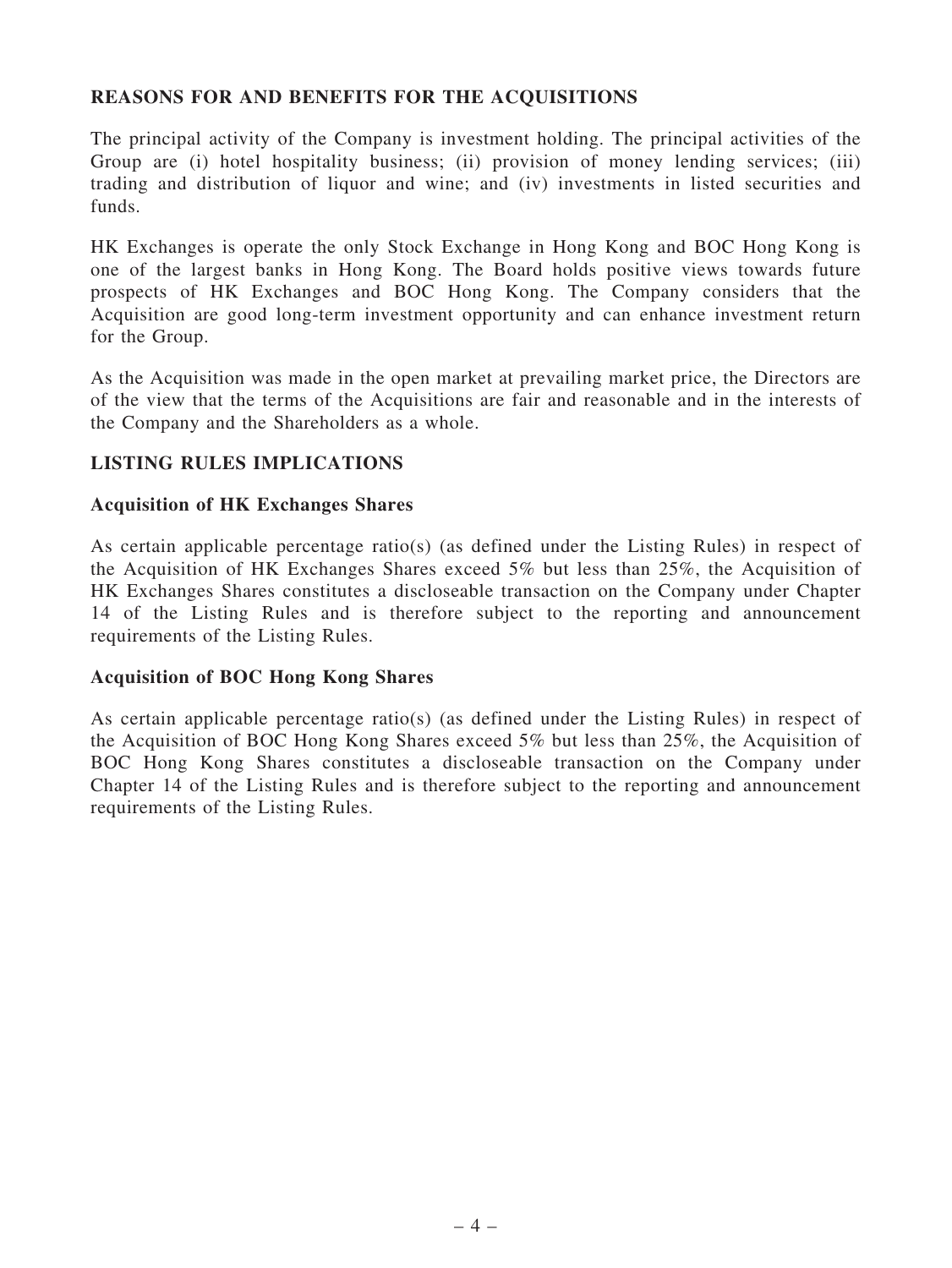# DEFINITIONS

In this announcement, unless the context otherwise requires, the following terms have the following meanings:

| "Acquired BOC Hong Kong<br>Shares"       | an aggregate of 950,000 BOC Hong Kong Shares acquired<br>by the Group                                                                                                                                          |
|------------------------------------------|----------------------------------------------------------------------------------------------------------------------------------------------------------------------------------------------------------------|
| "Acquired HK Exchanges"<br>Shares"       | an aggregate of 88,000 HK Exchanges Shares acquired by<br>the Group                                                                                                                                            |
| "Acquisition of BOC Hong<br>Kong Shares" | acquisition of BOC Hong Kong Shares by the Company as<br>disclosed in this announcement                                                                                                                        |
| "Acquisition of HK<br>Exchanges Share"   | acquisition of HK Exchanges Shares by the Company as<br>disclosed in this announcement                                                                                                                         |
| "Acquisitions"                           | the Acquisition of BOC Hong Kong Shares and the<br>Acquisition of HK Exchanges Shares                                                                                                                          |
| "Board"                                  | the board of directors of the Company                                                                                                                                                                          |
| "BOC Group"                              | BOC Hong Kong and its subsidiaries                                                                                                                                                                             |
| "BOC Hong Kong"                          | Hong Kong (Holdings) Limited,<br><b>BOC</b><br>a company<br>incorporated in Hong Kong with limited liability whose<br>shares are listed on the Main Board of the Stock Exchange<br>$(\text{stock code}: 2388)$ |
| "BOC Shares"                             | ordinary shares in the share capital of BOC Hong Kong                                                                                                                                                          |
| "Company"                                | DeTai New Energy Group Limited (stock code: 559), a<br>company incorporated in Bermuda with limited liability and<br>which securities are listed on the Main Board of the Stock<br>Exchange                    |
| "Directors"                              | the directors of the Company                                                                                                                                                                                   |
| "HK Exchanges"                           | Hong Kong Exchanges and Clearing Limited, a company<br>incorporated in Hong Kong with limited liability, the shares<br>of which are listed on the Main Board of the Stock<br>Exchange (stock code: 388)        |
| "HK Exchanges Group"                     | HK Exchanges and its subsidiaries                                                                                                                                                                              |
| "HK Exchanges Shares"                    | ordinary shares in the share capital of HK Exchanges                                                                                                                                                           |
| "Listing Rules"                          | the Rules Governing the Listing of Securities on the Stock<br>Exchange                                                                                                                                         |